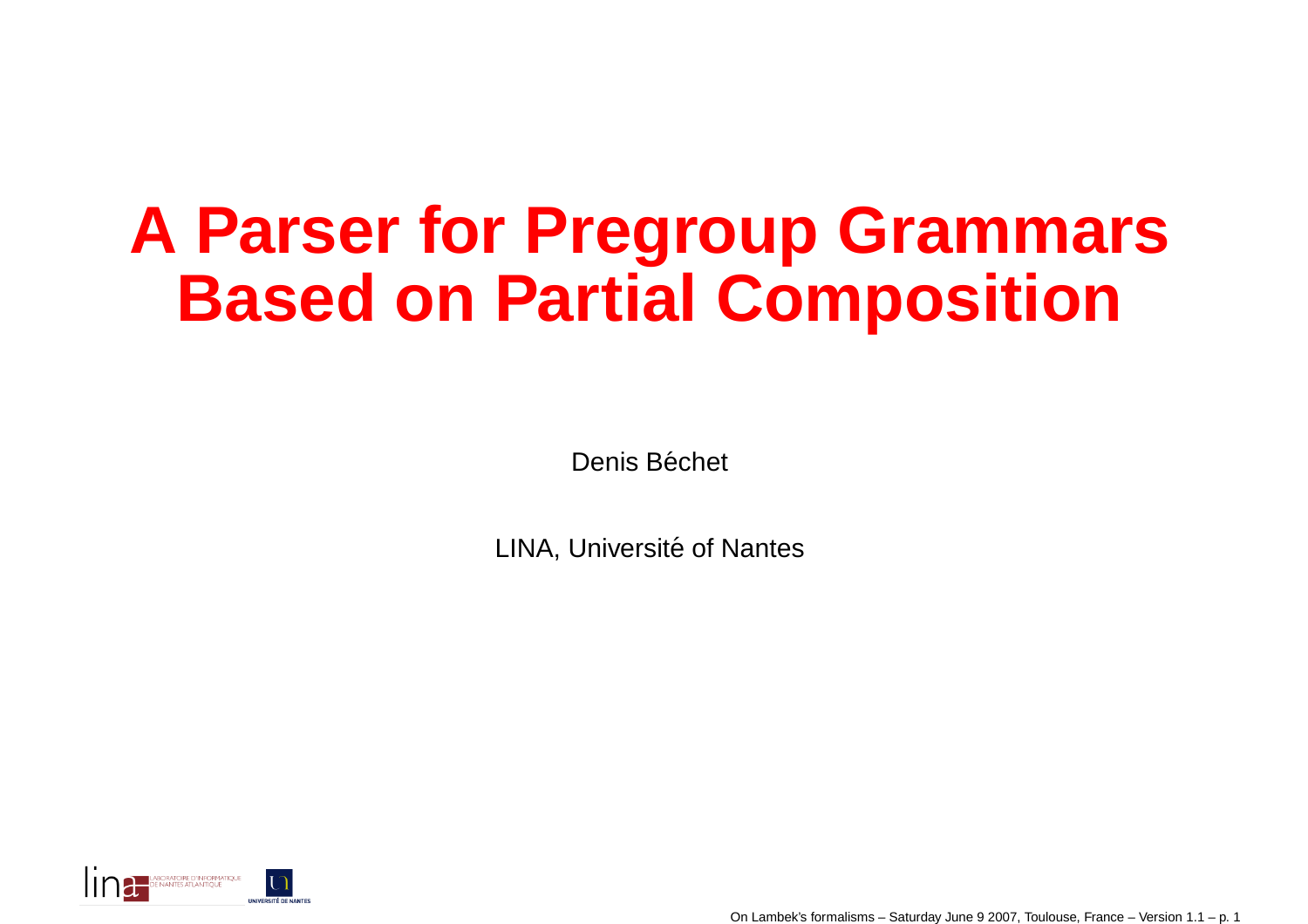#### **Pregroup**

- Pregroup : *ordered monoid*  $(P,\leq,.,1)$  *where every*  $a$ has a left (right) adjoint  $a^l$  ( $a^r$ ) such that:  $a^l a \leq 1 \leq a a^l$  $(aa^r\leq 1\leq a^ra)$  and  $a\leq b\Longrightarrow cad\leq cbd$
- **Properties:**

 $a^{rl} = a = a^{lr}, \, 1^r = 1 = 1^l \; (a.b)^r = b^r.a^r, \, (a.b)^l = b^l.a^l$ 

- **•** Iterated Adjoints :  $a^{(0)} = a, a^{(i-1)} = (a^{(i)})^l, a^{(i+1)} = (a^{(i)})^r$
- Free Pregroup based on  $(Pr, \leq_{Pr})$ :
	- Atomic types :  $(Pr, \leq_{Pr})$
	- Simple types :  $a^{(i)}$
	- Types :  $a_1^{(i_1)} \cdots a_k^{(i_k)}$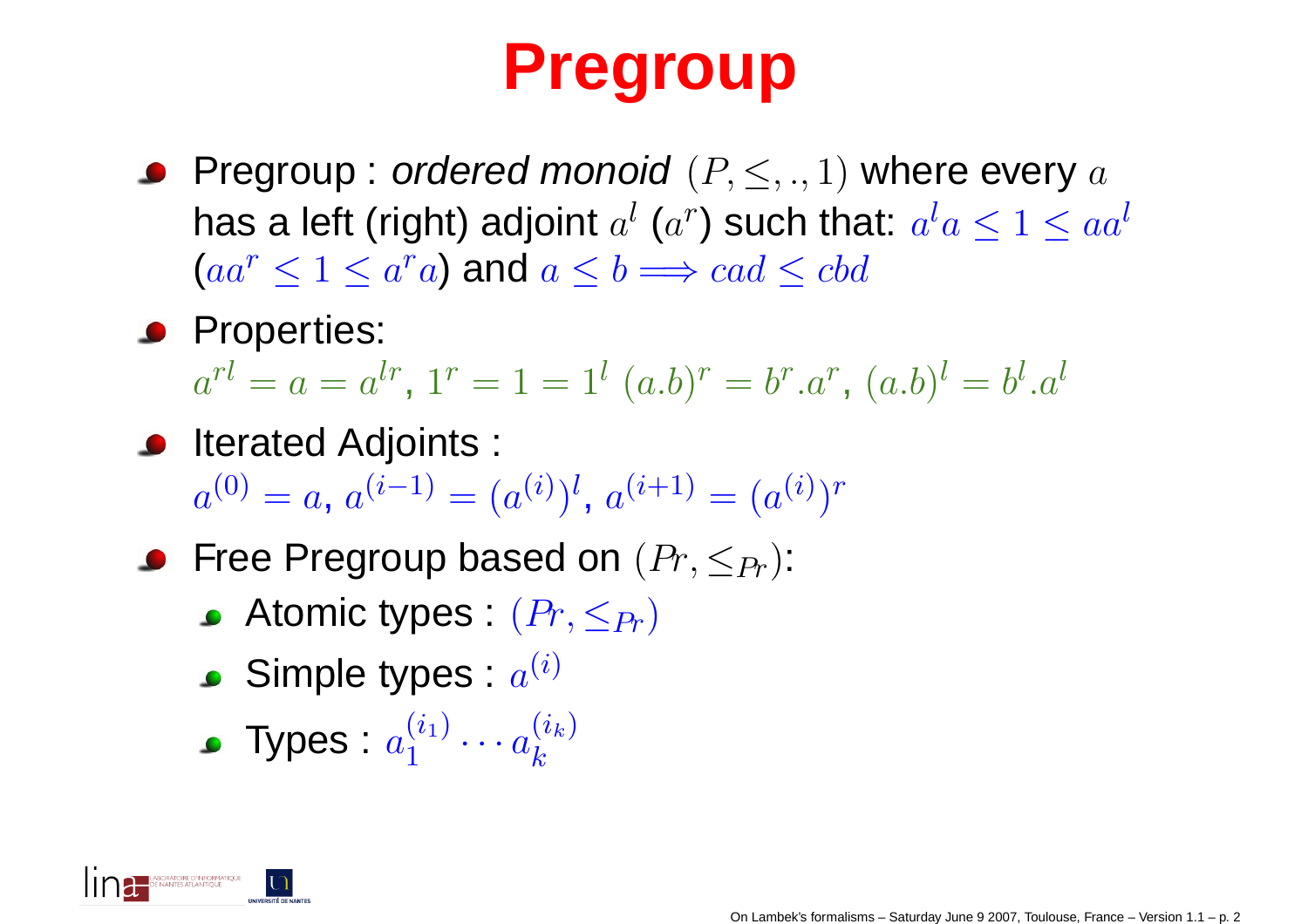#### **Pregroup Grammar**

- $Type$  : list of simple types
- $\textsf{Grammar} : G \subset \Sigma \times Type$   $(\Sigma$  words,  $G$  finite)
- $L(G)\subseteq \Sigma^+$  : set of sequence of words such that the  $\sim$ concatenation of types is  $\leq s$
- Example : Let  $P=\{\pi_1,\pi_2\}$  $\{\pi_1, \pi_2, \pi_3, s, s_1, s_2, p_1, p_2, o, ...\}$  with
	- $\pi_i$  : subject (I :  $\tau$  $\pi_1$ , you, we, they :  $\pi_2$ , he, she, it :  $\pi_3)$
	- $\mathit{o}$  : direct object
	- $n$  : name or noun phrase ( $n\leq \pi_3$  $_3$  and  $n\leq o)$
	- $\bigcap$  $s_i$  : present (i=1) or past (i=2) sentence
	- $s$  : correct sentence  $(s_1\leq s$  and  $s_2\leq s)$
	- $p_i$  : present (i=1) or past (i=2) participle

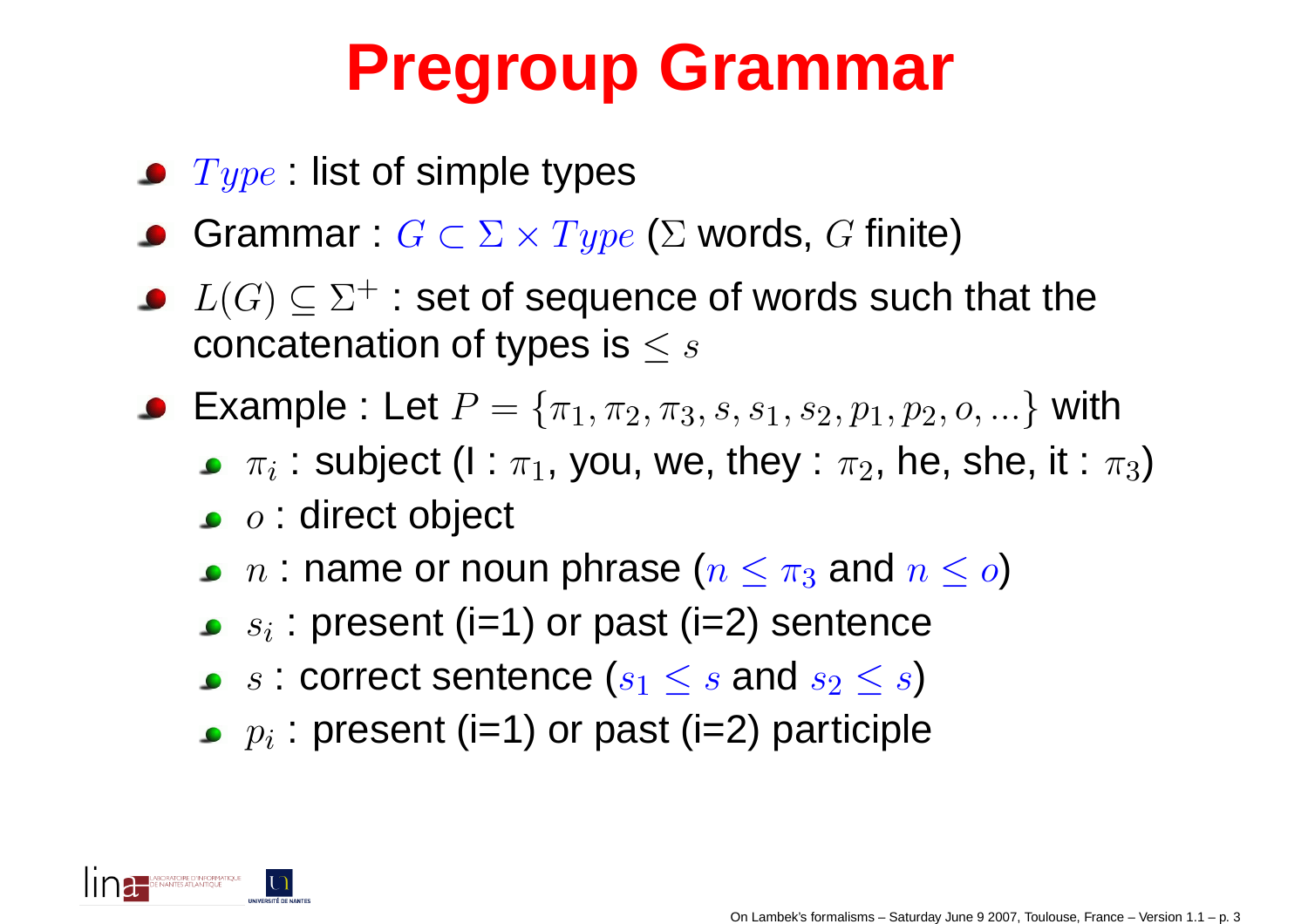#### **Examples**



he loves her alink-between  $a$  and  $b$ 

John loves Mary *because*:  $n \leq \pi_3 \Longrightarrow n \pi_3^1 \leq \pi_3 \pi_3^1 \leq 1$  $\begin{array}{ccc} n & & \pi^1_3\underline{s_1}o^{-1} & & n \ & & \mid & 1 \end{array} \qquad \text{ and } \colon n \leq o \Longrightarrow o^{-1}n \leq o^{-1}o \leq 1$ 

you have been seing her $\pi_2$ 2  $\pi^1_2 s_1 p_2^{-1}$   $p_2 p_1^{-1}$   $p_1 o^{-1}$  o

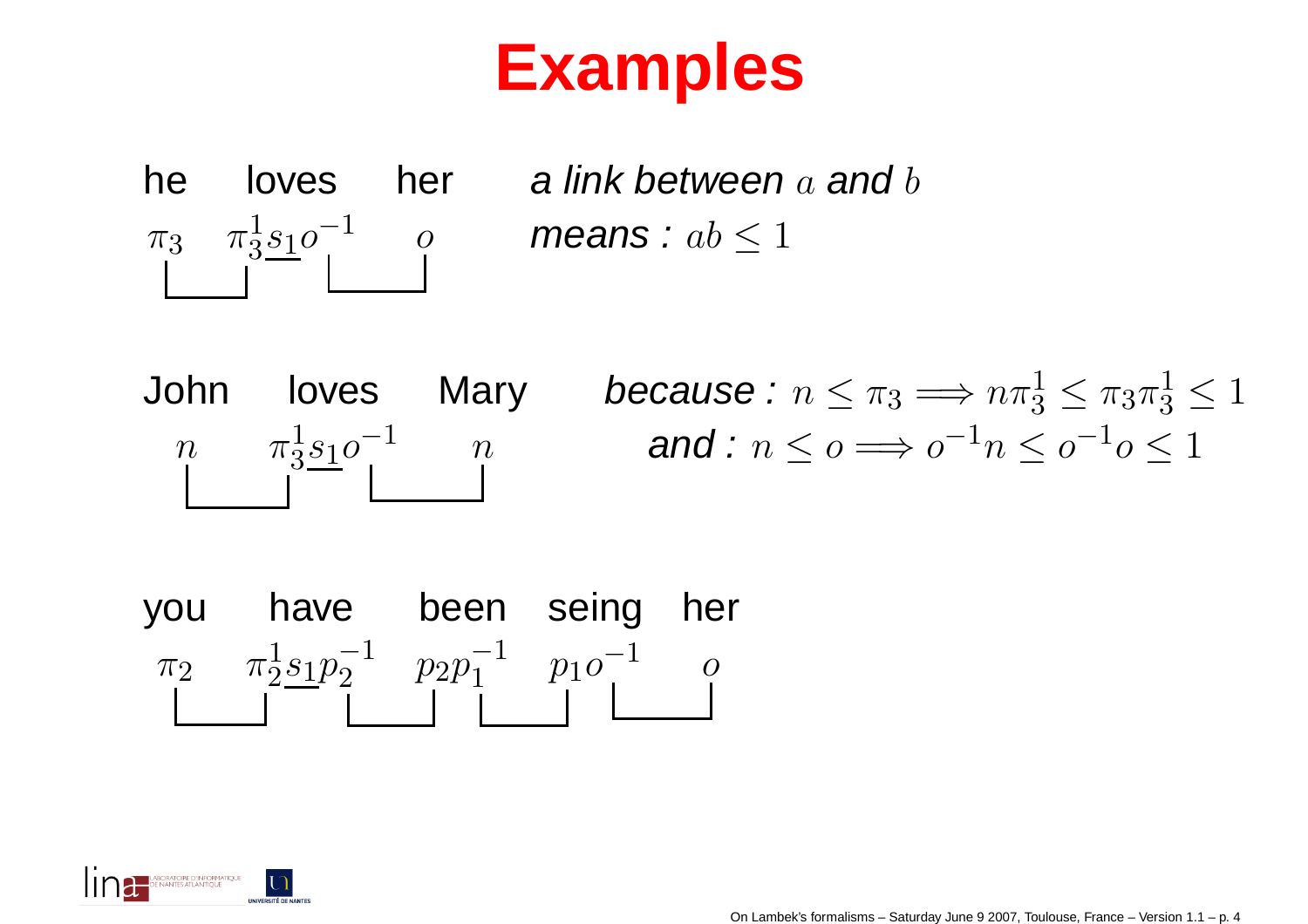#### **Examples**





 because : 1  $s_1 \leq s \implies s^{-1}s_1 \leq 1$ 



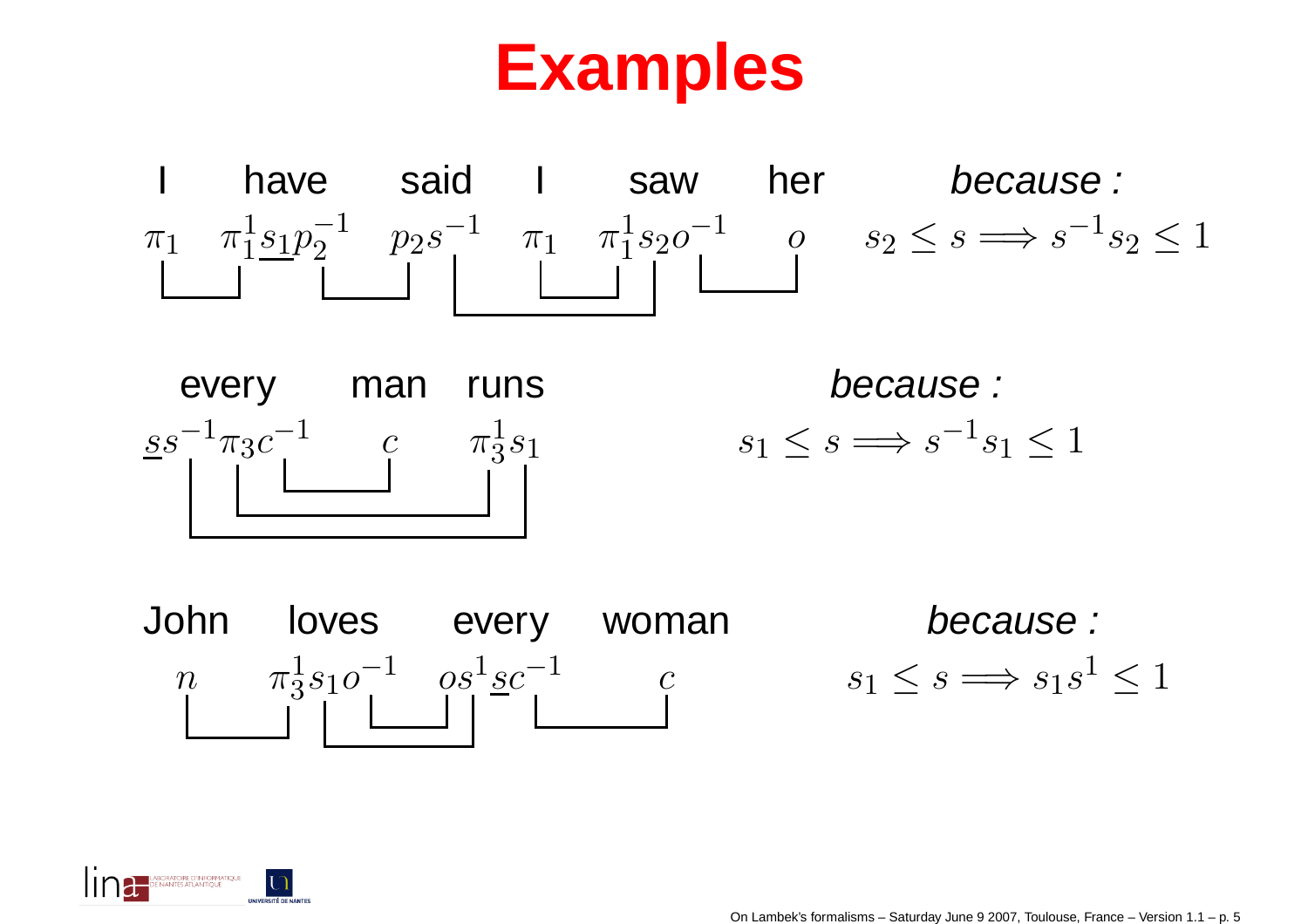#### **A More Complex Example**



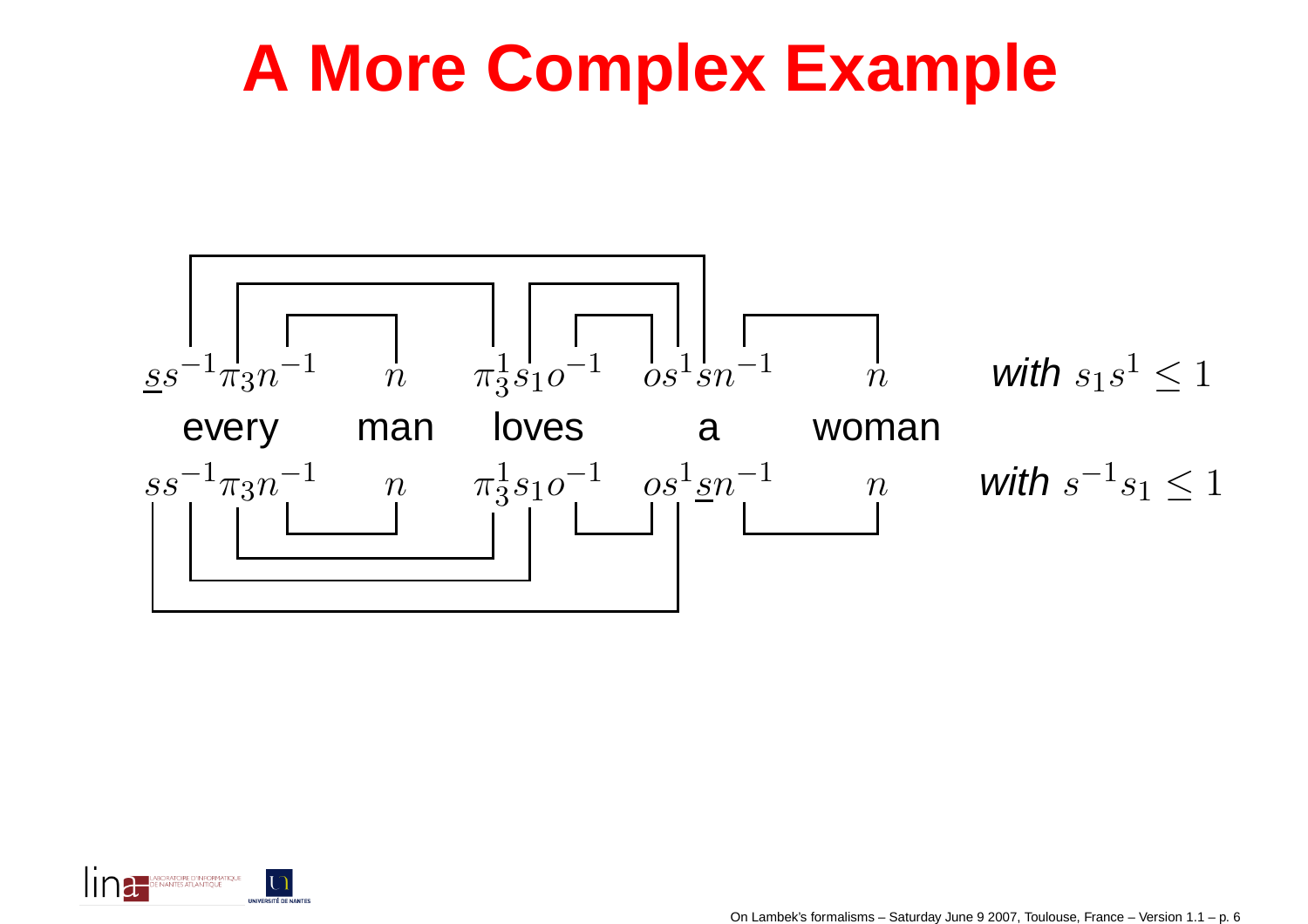## **Parsing using Partial Composition**

Parsing of "whom have you seen ?" ( $q$  $'\leq_{Pr}s$ 

> whom have you seen $\,q\,$  $^\prime o^{ll} q$ l $q$  $\frac{l}{2} \pi$  $\begin{array}{ccc} l & \pi_2 & p_2o \end{array}$ l



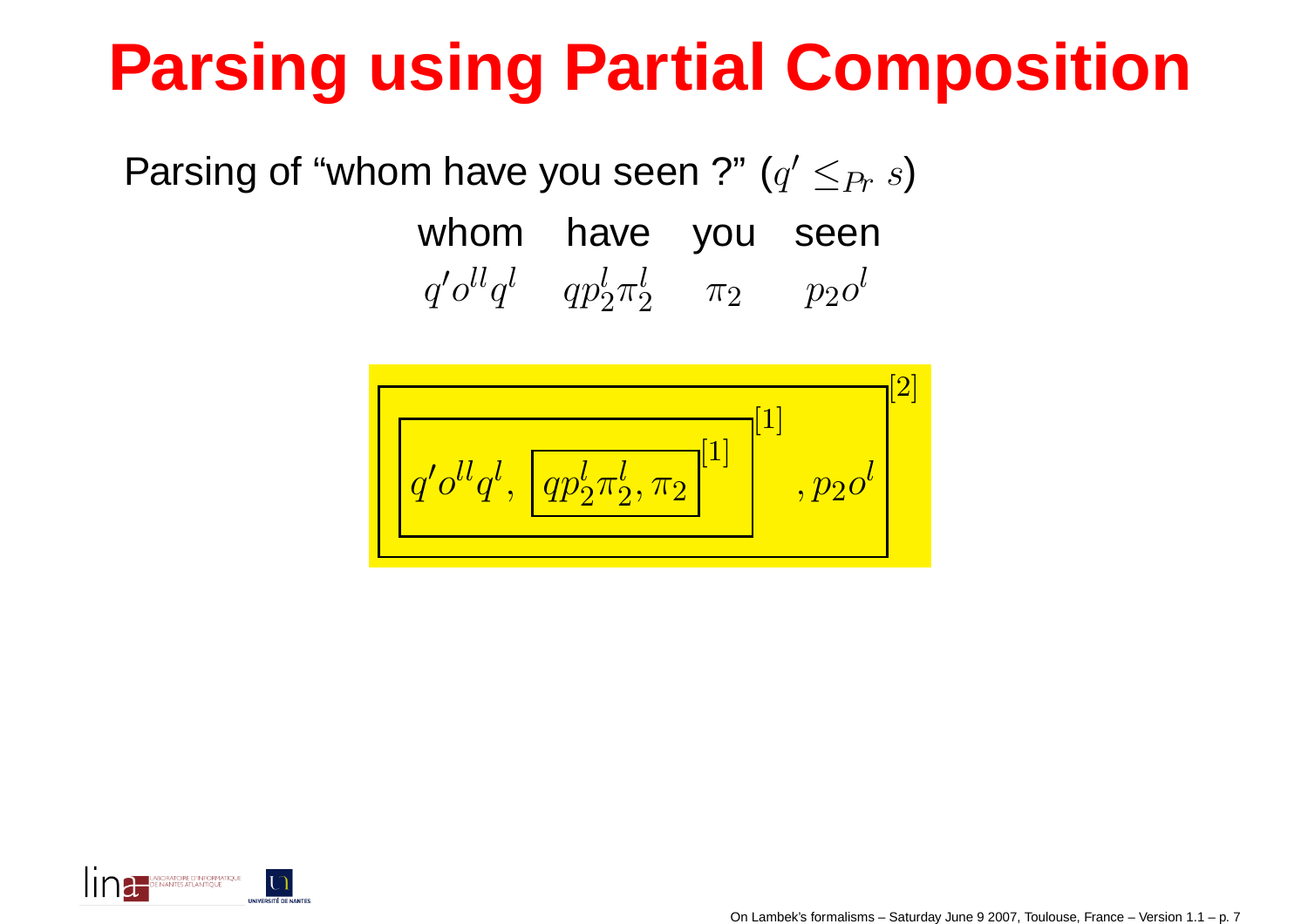## **Parsing Using GCON**

 $s$  an atomic type :  $v_1 \cdots v_n$ 1000 - San Antonio Antonio Antonio Antonio Antonio Antonio Antonio Antonio Antonio Antonio Antonio Antonio Ant  $n \in \mathcal{L}(G)$  iff for  $1\leq i\leq n,$   $\exists X_i\in I(v_i)$  and  $\exists s$  $\prime\in Pr$  such that :

$$
\begin{cases}\nX_1 \cdots X_n \xrightarrow{(GCON)^*} s' \\
s' \leq_{Pr} s\n\end{cases}
$$

$$
\xrightarrow{(GCON)^*}
$$
: reflexive and transitive closer of  $\xrightarrow{(GCON)^*}$ :  

$$
Xp^{(n)}q^{(n+1)}Y \xrightarrow{(GCON)} XY
$$
  
if  $p \leq_{Pr} q$  and *n* is even or if  $q \leq_{Pr} p$  and *n* is odd

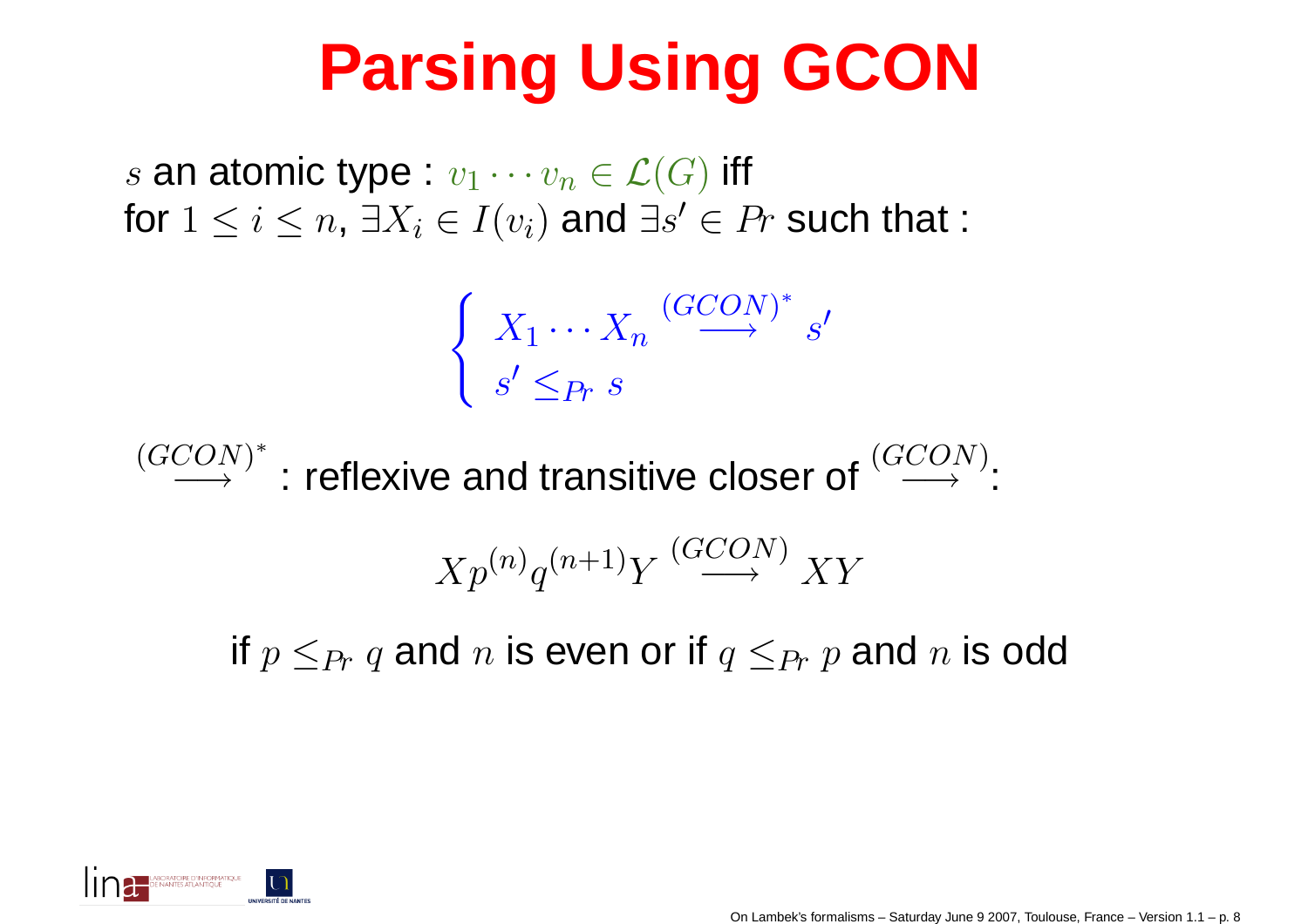#### **Example**

Parsing of "whom have you seen ?"  $(q' \leq_{Pr} s)$ whom have you seen $q'\mathbf{o}^{ll}q^l\quad qp_2^l\pi_2^l \qquad \pi_2 \qquad p_2\mathbf{o}^l$  $q'\mathit{o}^{ll}q^{l}qp_{2}^{l}\pi_{2}^{l}\pi_{2}p_{2}\mathit{o}^{l} \quad \stackrel{(GCON)}{\longrightarrow}$  $\stackrel{\sim}{\rightarrow} q'o^{ll}p_2^l\pi_2^l\pi_2^p p_2o^l$  $\stackrel{(GCON)}{\longrightarrow}$  $\stackrel{\sim}{\rightarrow} q'o^{ll}p_2^lp_2^lo^l$  $\stackrel{(GCON)}{\longrightarrow}$  $\stackrel{\sim}{\rightarrow} q'o^{ll}o^{l}$  $\stackrel{(GCON)}{\longrightarrow}$  $\rightarrow$  q' and  $q' \leq_{Pr} s$ 

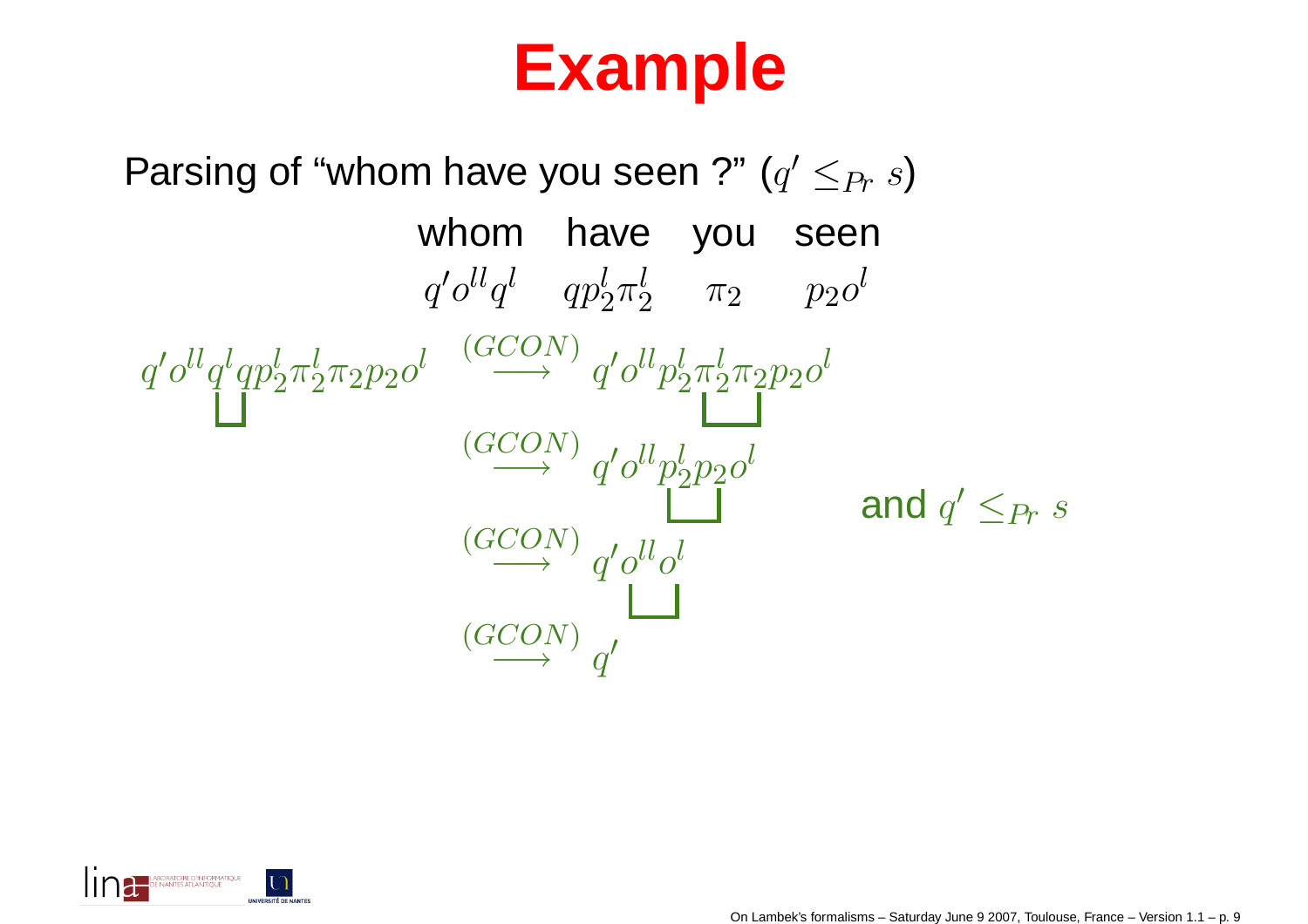#### **"Pregroup Net"**

Parsing of "whom have you seen ?" ( $q$  $'\leq_{Pr}s$ 

> whom have you seen $\,q\,$  $^\prime o^{ll} q$ l $q$  $\frac{l}{2} \pi$  $\begin{array}{ccc} l & \pi_2 & p_2o \end{array}$ l

> > $\left( q\right)$

 $'\leq_{Pr}s$ 

 $\, q \,$ ′ $^\prime o^{ll} q$ l $q p \$  l $\frac{\mathsf{c}}{2}\pi$ l $\frac{1}{2}\pi _{2}p_{2}o$ l



On Lambek's formalisms – Saturday June 9 2007, Toulouse, France – Version 1.1 – p. 10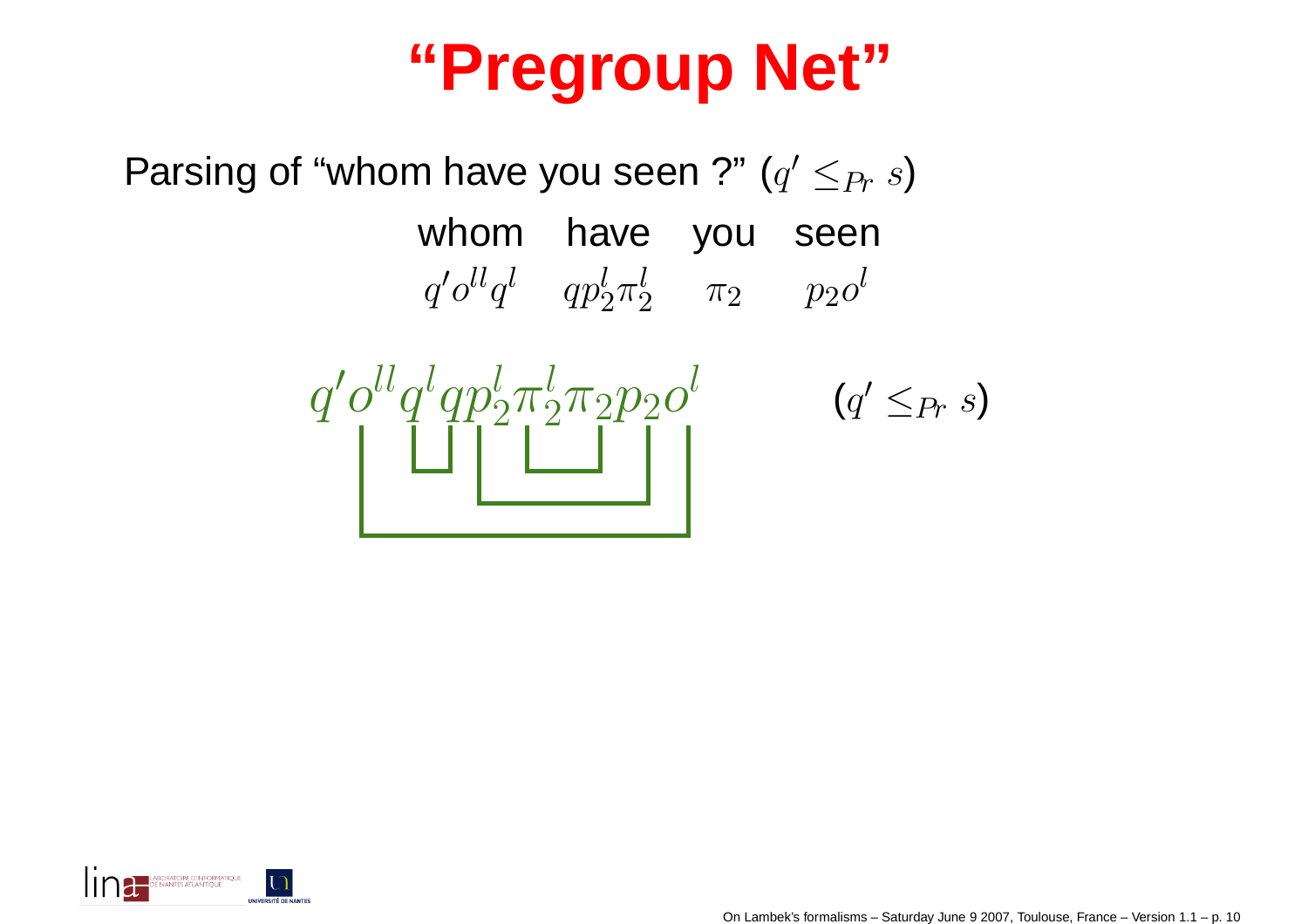#### **Partial Composition**

 $\left[\mathbf{C}\right]$  (partial composition) : for  $k\in\mathbb{N},$ 

$$
\Gamma, X p_1^{(n_1)} \cdots p_k^{(n_k)}, q_k^{(n_k+1)} \cdots q_1^{(n_1+1)} Y, \Delta \stackrel{E}{\longrightarrow} \Gamma, XY, \Delta
$$

if  $p_i\leq_{Pr}q_i$  and  $n_i$  is even or if  $q_i\leq_{Pr}p_i$  and  $n_i$  is odd, for  $1\leq i\leq k$ .

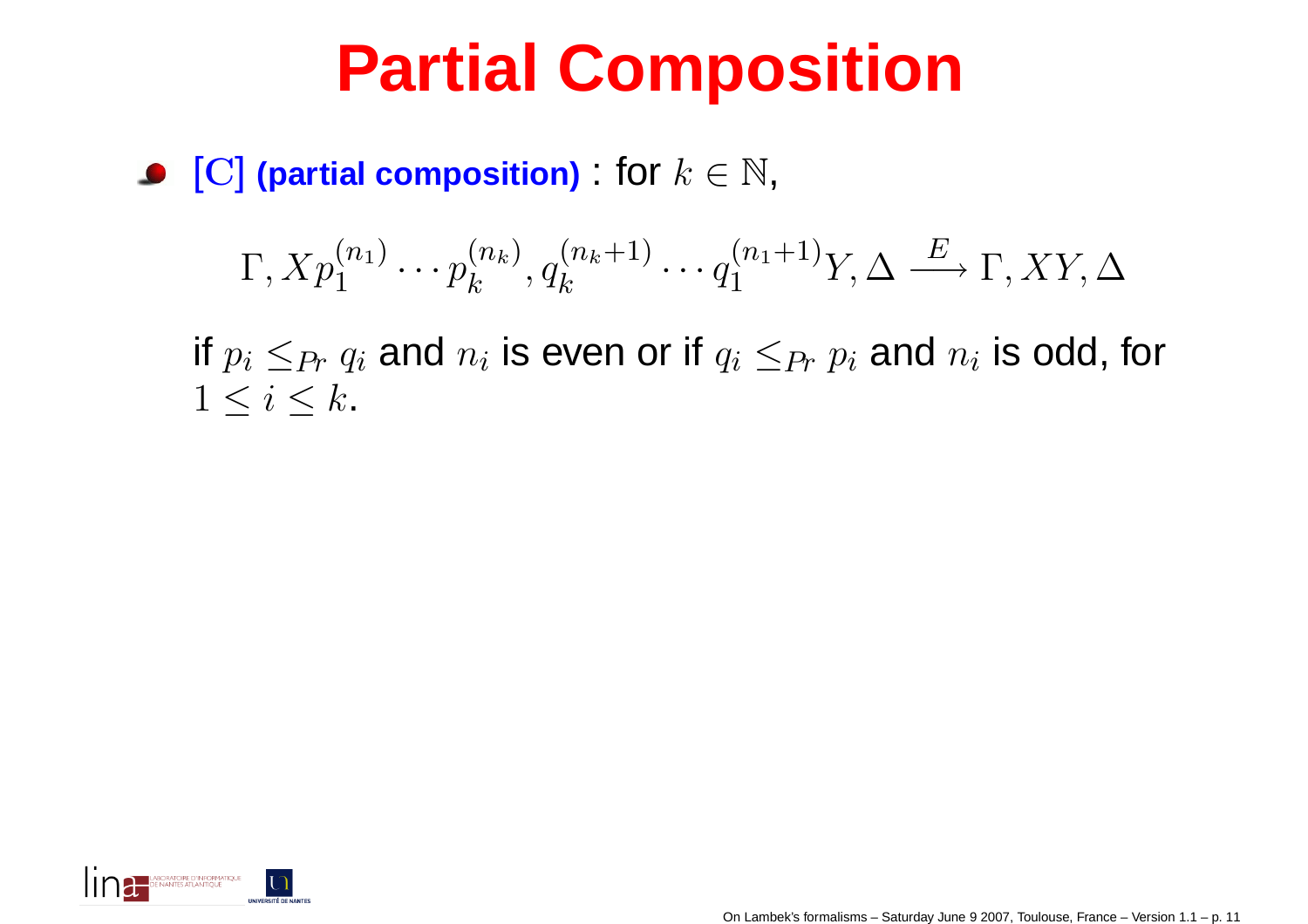#### **Partial Composition (Example)**

$$
\frac{q' o^{ll} q^l, q p_2^l \pi_2^{l}}{q' o^{ll} p_2^l \pi_2^{l}}, \pi_2, p_2 o^l \xrightarrow{C} \frac{q' o^{ll} p_2^l \pi_2^{l}, \pi_2}{q' o^{ll} p_2^l, p_2 o^l}
$$
\n
$$
\xrightarrow{C} \frac{q' o^{ll} p_2^l, p_2 o^l}{q'}
$$
\n
$$
\xrightarrow{C} q'
$$



On Lambek's formalisms – Saturday June 9 2007, Toulouse, France – Version 1.1 – p. <sup>12</sup>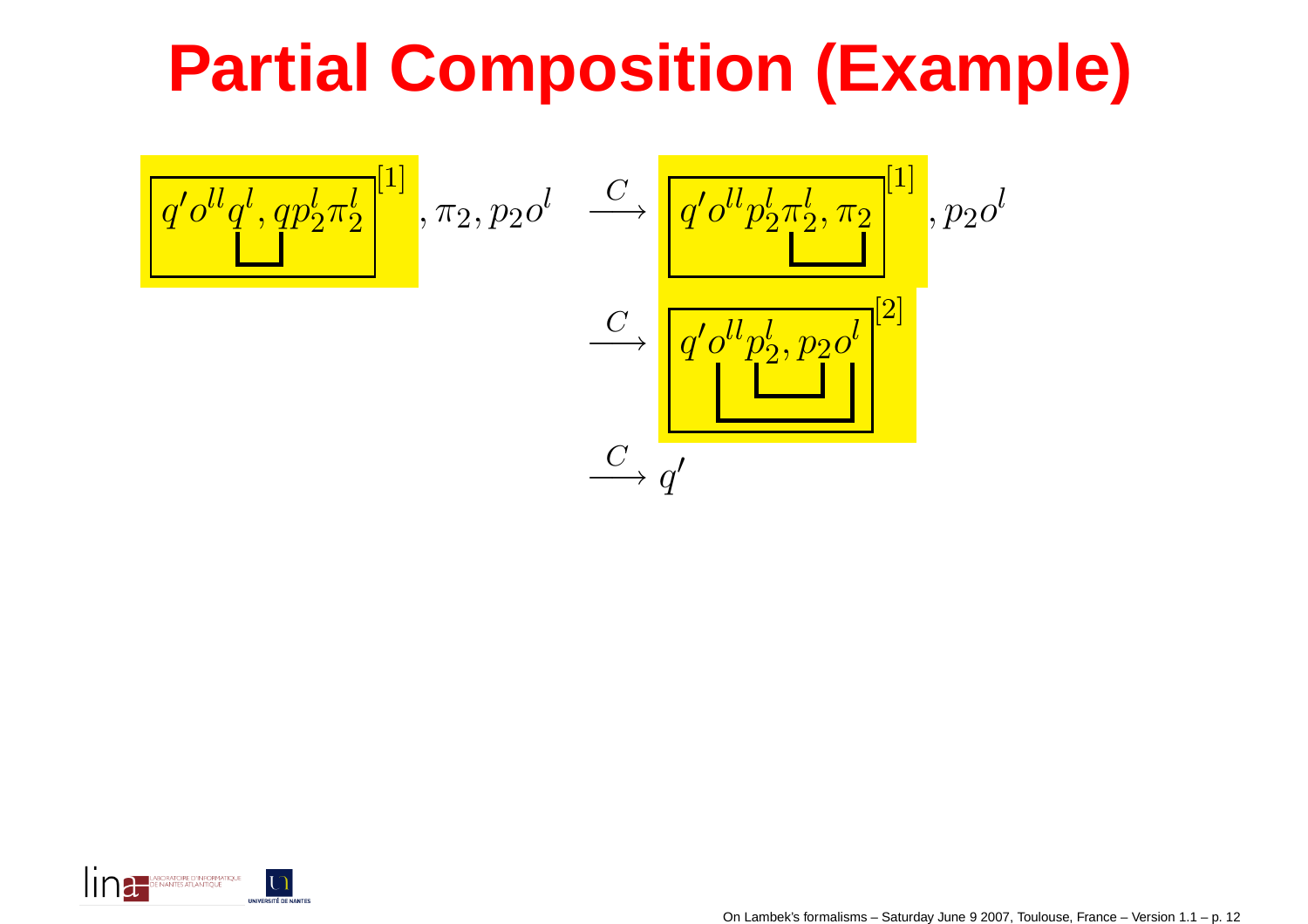## **Functional (Partial) Composition**

A partial composition the width of the result is not greater than the maximum $C \$ —→ is a *partial composition* (<br>is not greater than the maxir  $@$  $\longrightarrow$ ) if widths of the arguments

A partial composition that is not functional :

$$
\Gamma, \left[ \frac{q' o^{ll} q^l, q p_2^l \pi_2^l}{\cdot} \right]^{[1]}, \Delta \stackrel{C}{\longrightarrow} \Gamma, q' o^{ll} p_2^l \pi_2^l, \Delta
$$

A functional composition :

$$
\Gamma, \left[ q' o^{ll} q^l, q o^l \pi_2^l \right]^{[2]}, \Delta \stackrel{\textcircled{\tiny \textcircled{\tiny \textcirc}}} \longrightarrow \Gamma, q' \pi_2^l, \Delta
$$

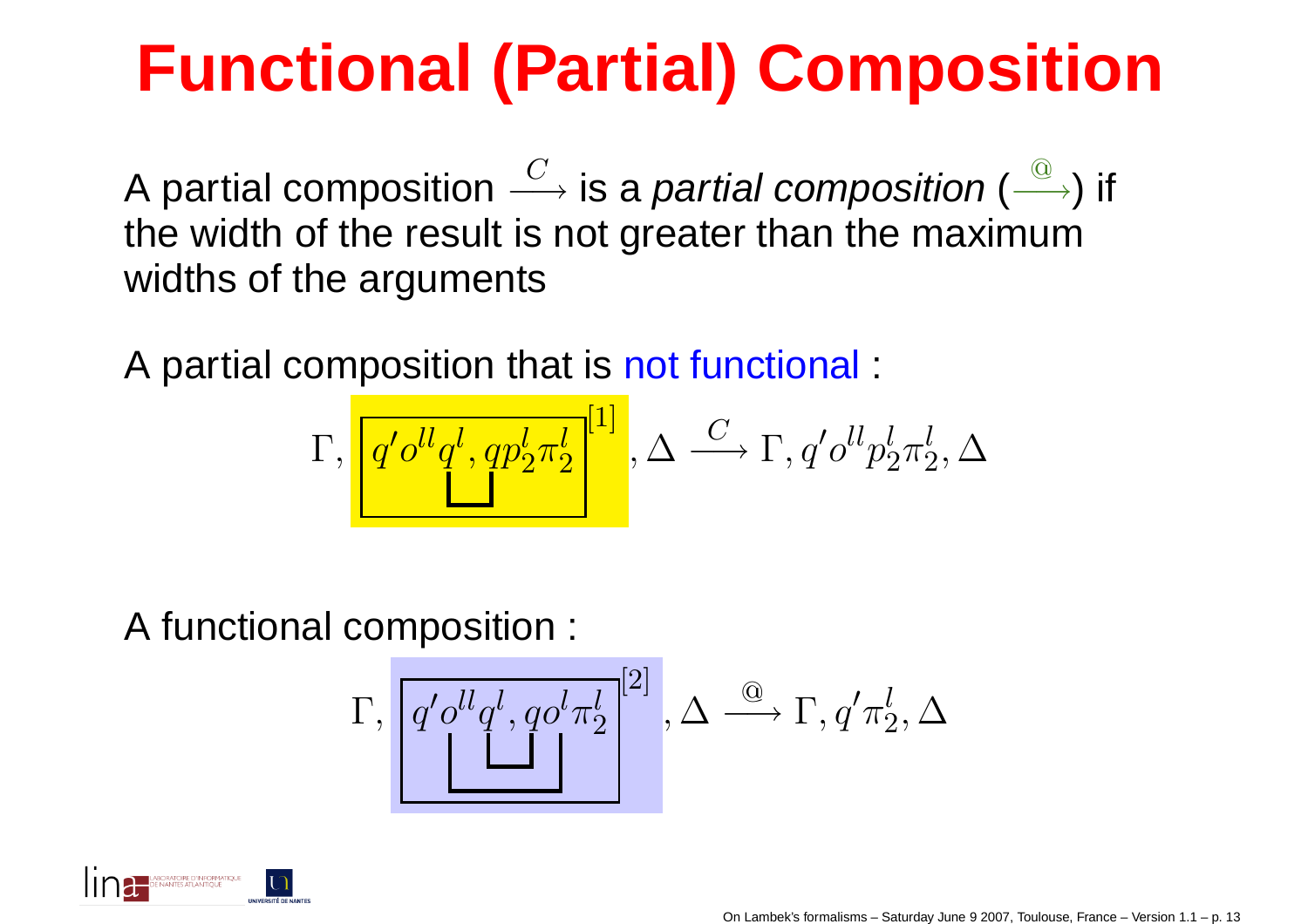#### **Parsing Using** $\bigcircled{0}$ −→

 $\textsf{Theorem}: v_1\cdots v_n$  $\cdot v_1 \cdots v_n \in \mathcal{L}$  $\pi_n\in \mathcal{L}(G)$  iff for  $1\leq i\leq n,$   $\exists X_i\in\mathcal{R}_{\mathit{GCONC}}$ ∗ $\text{supp} \left(I(v_i)\right)$ , and  $\exists s$  $\prime\in Pr$  such that:

$$
\begin{cases} X_1, \cdots, X_n \stackrel{\textcircled{\tiny{A}}^*}{\longrightarrow} s' \\ s' \leq_{Pr} s \end{cases}
$$

where  $\mathcal{R}_{\tiny{GCONC}^*}$  $\overline{\mathbb{E}_{C^{N}C^*}}(E)$  is the completion of  $E$  $E$  using  $\overset{GCON^*}{\longrightarrow}$ −→

**Proof**: property of (planar) pregroup nets : ∃ <sup>a</sup> type only connected to its immediate neighbours

$$
q'o^{ll}q^l, qp_2^l\pi_2^l, \pi_2, p_2o^l
$$

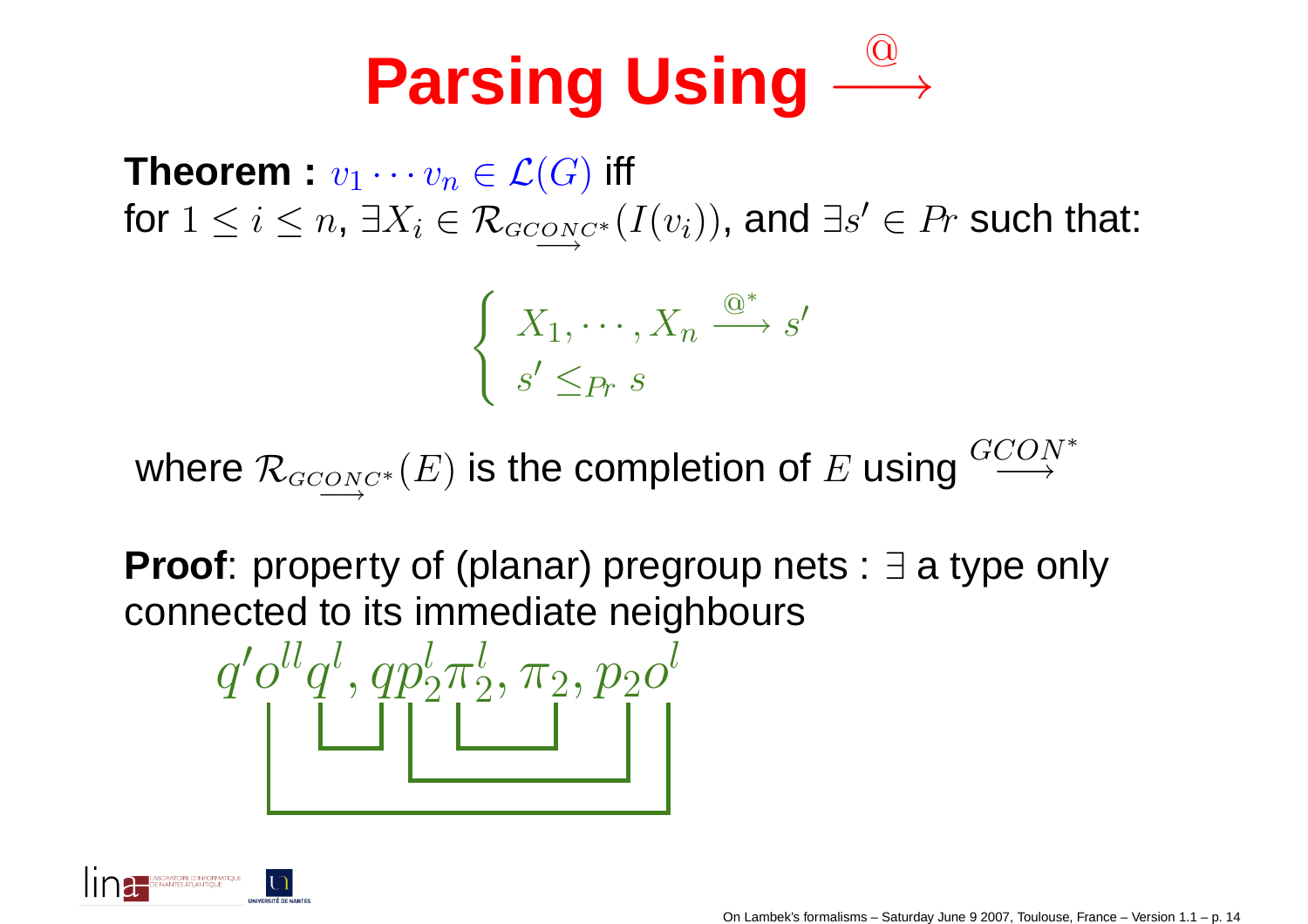#### **Example**





Toulouse, France – Version 1.1 – p. 15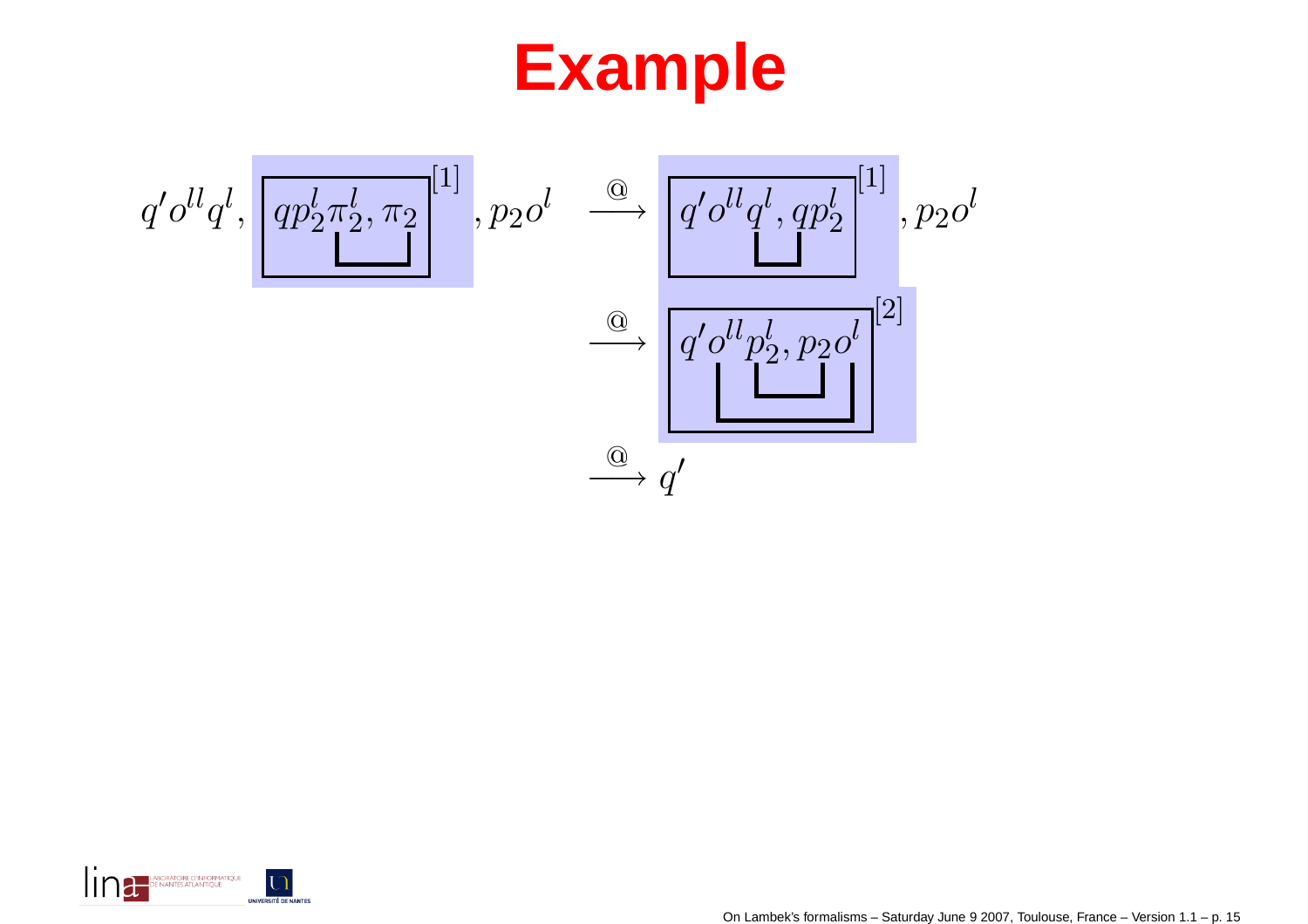## **Parsing in** <sup>n</sup><sup>3</sup>

#### Tabular Parsing Algorithm

For a grammar  $G$  and a list of words  $v_1, \cdots, v_n \in \Sigma^+$ , we compute for  $1\leq i\leq j\leq n$ ,  $T^G_{v_1,\cdot\cdot\cdot,v_n}(i,j)\subset T_p,$  the types associated to the sublist of words  $v_i, \cdots, v_j$  using functional<br>espaceation composition :

$$
i = j: T_{v_1, \dots, v_n}^G(i, j) = \mathcal{R}_{G \text{CONC*}}(I(v_i))
$$
  

$$
i < j: T_{v_1, \dots, v_n}^G(i, j) = \bigcup_{k=i}^{j-1} \left\{ Z \mid \exists X \in T_{v_1, \dots, v_n}^G(i, k) \atop \exists Y \in T_{v_1, \dots, v_n}^G(k+1, j) \right\}
$$

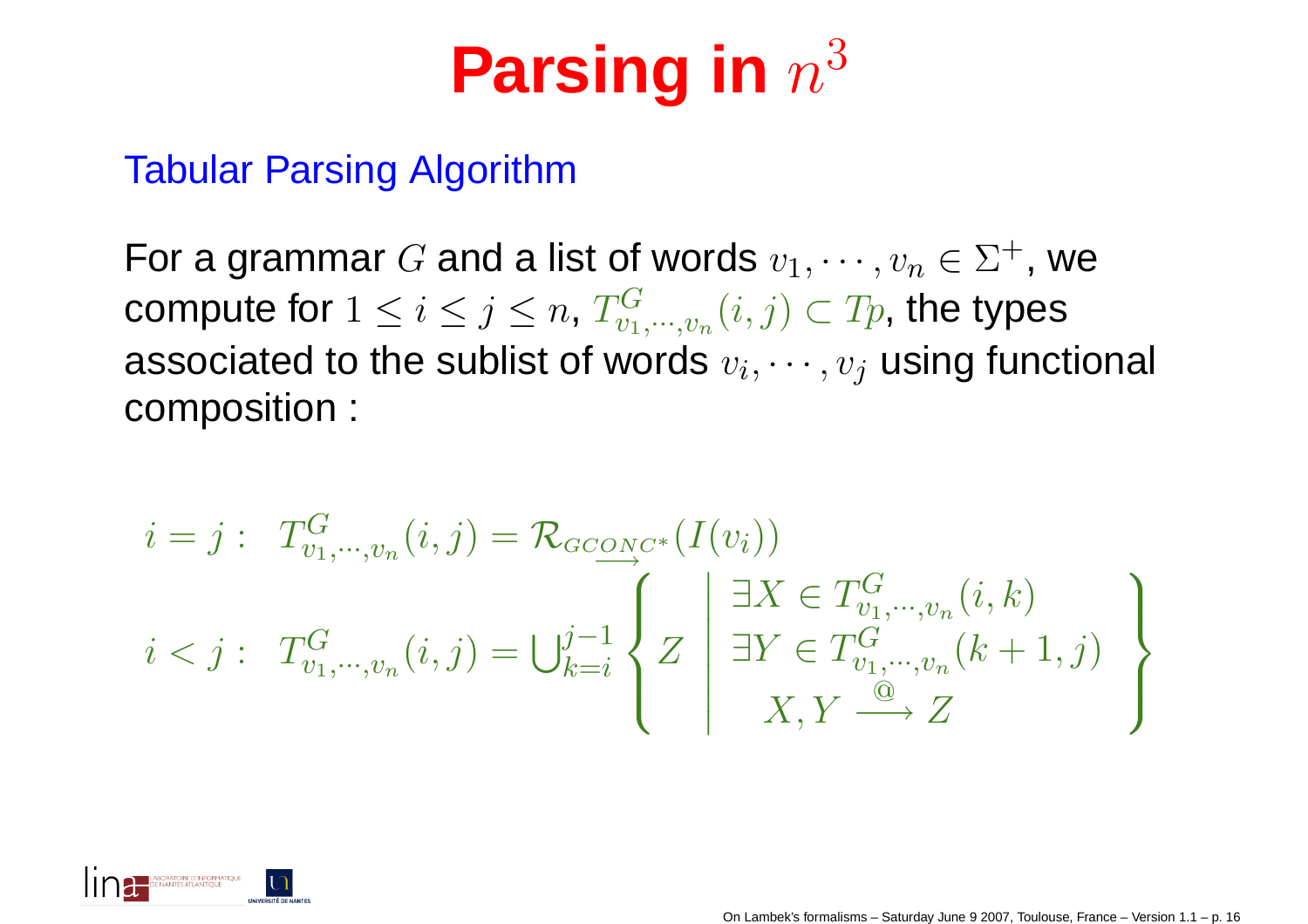# **Parsing in** <sup>n</sup><sup>3</sup>

 $v_1, \cdots, v_n \in \mathcal{L}(G)$  iff

 $\exists s' \in Pr$  such that  $s' \in T^G_{v_1, \cdots, v_n}(1,n)$  and  $s' \leq_{Pr} s$ 

Algorithm :

- 1. Find the types associated to words
- 2. Add types using  $^{GCONC^+}$
- 3. Compute recursively the types associated to <sup>a</sup> segment using $g \stackrel{\textcircled{\raisebox{0.5ex}{\scriptsize$\circ$}}} {\longrightarrow}$
- 4. Search if  $s$  or  $x\leq_{Pr} s$  is associated to the sentence.

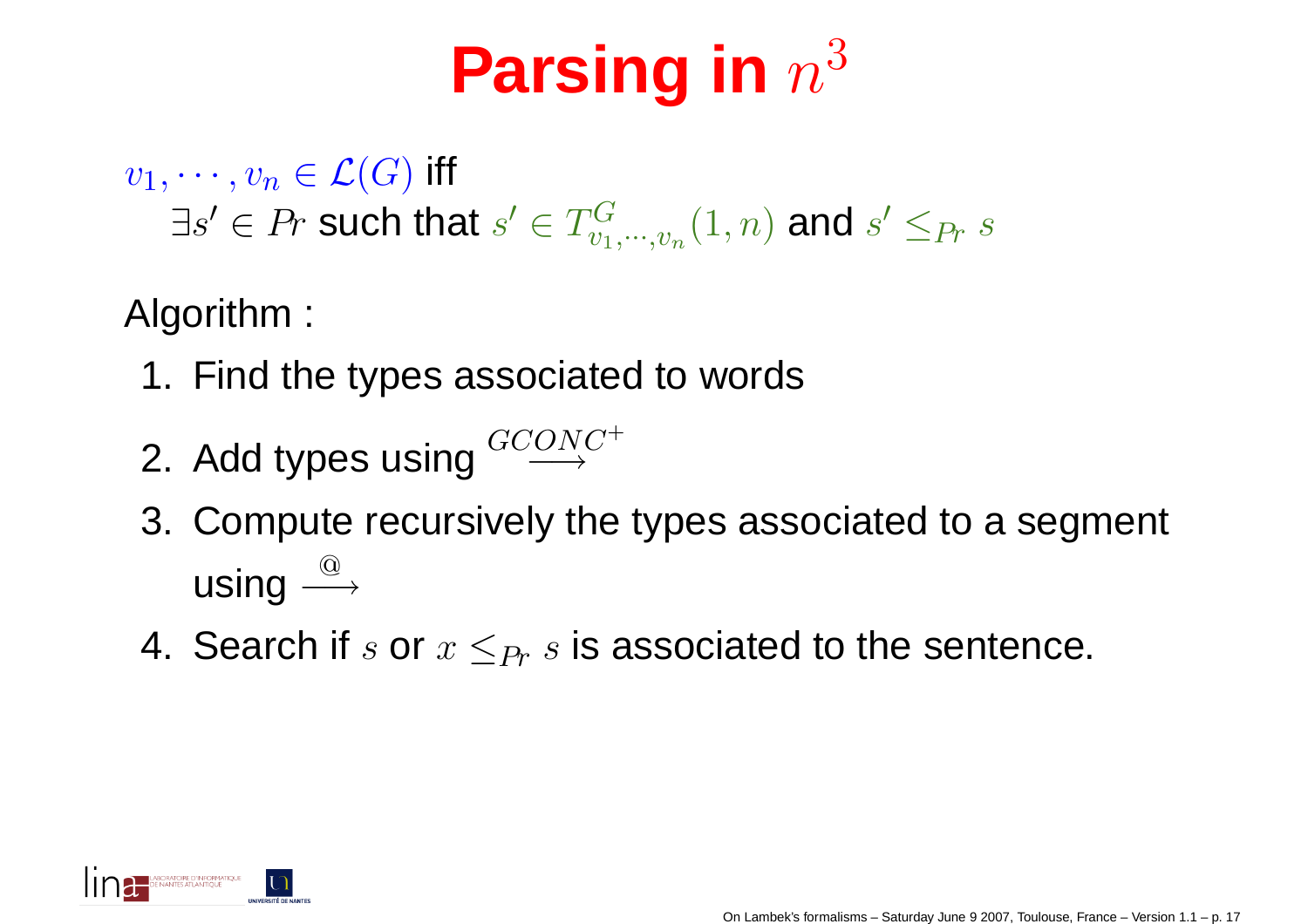#### **Example (steps 1 and 2)**

Parsing of "whom have you seen ?"

| 1. Lexicon: $\begin{vmatrix} \text{have} & \mapsto & \{ap_2^1 \leq a\} \\ a p_2^1 \pi_2^1 \end{vmatrix}$ |                           | whom $\mapsto \{q'o^{ll}q^l\}$ |
|----------------------------------------------------------------------------------------------------------|---------------------------|--------------------------------|
|                                                                                                          |                           |                                |
|                                                                                                          | <b>you</b>                | $\mapsto \ \{\pi_2\}$          |
|                                                                                                          | seen $\mapsto \{p_2o^l\}$ |                                |
|                                                                                                          |                           |                                |

2. Types deduced using  $\overset{GCONC^+}{\longrightarrow}$  $\rightarrow$  : nothing

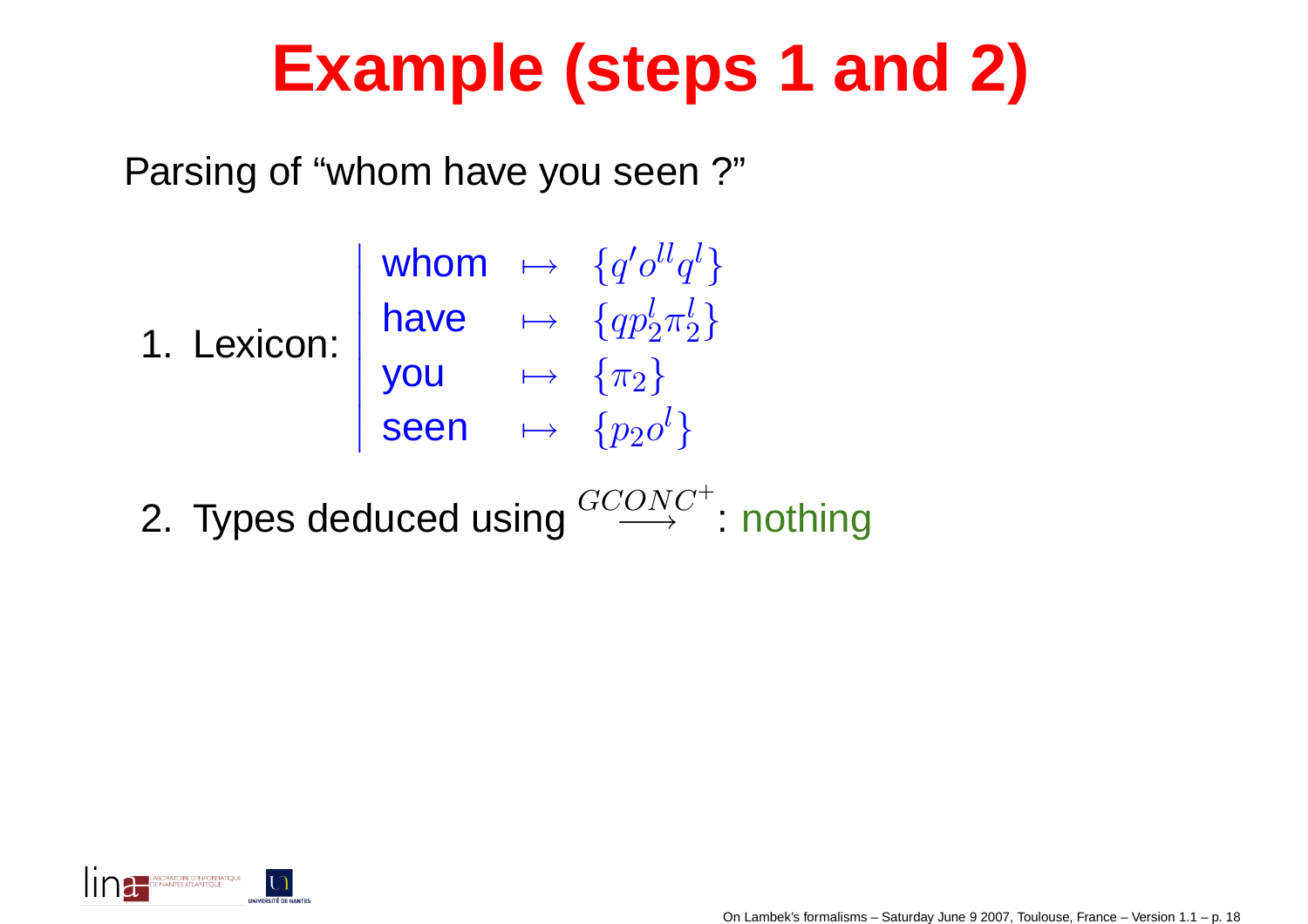## **Example (step 3)**

Parsing of "whom have you seen ?"

3. Types associated to segments: